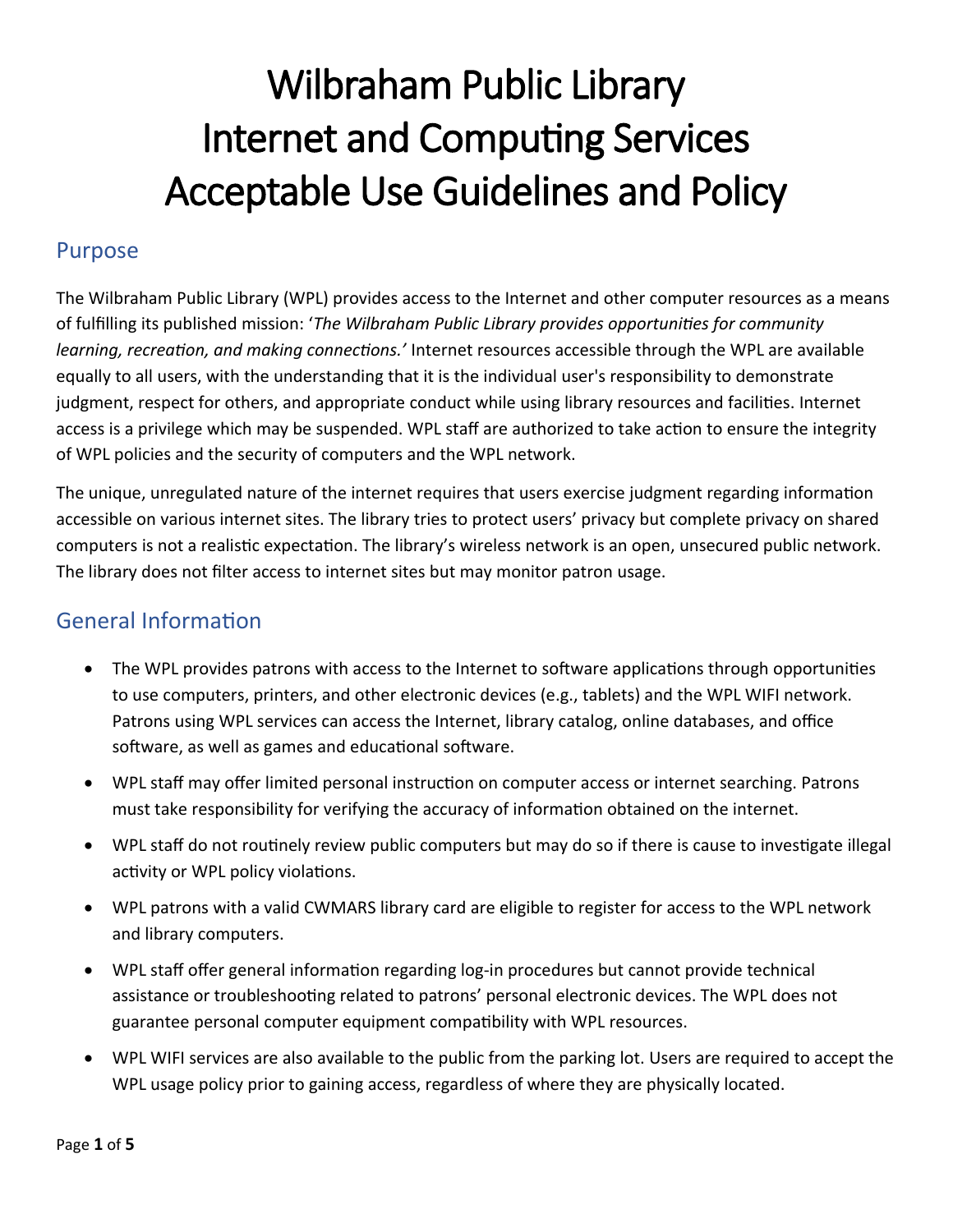- Printing is available from WPL public computers on a fee-for-service basis. Current pricing is posted in the library. Payments are made at the Circulation desk. Prices are subject to change pending Trustee approval.
- Children under the age of fourteen (14) can establish an Internet account. Parent(s) or legal guardian(s) must sign the account request.
	- *o* Parents or legal guardians are responsible for their children's use of WPL resources and facilities.
	- *o* Parents or legal guardians who believe that their children cannot responsibly use the WPL electronic resources must monitor their activity. Library staff cannot do this.
- Patrons are advised and expected to clear all data (cache, history, cookies, passwords) upon exit.
- WPL patrons may access the WPL public computers. This access is generally limited to a maximum of two, non-consecutive 60-minute sessions per day. WPL reserves the right to limit a computer session during times of high demand to 60 minutes. Access may be further restricted pending available public computer stations.
- Library computers are shut down 10 minutes prior to WPL closing time.

### Rules of Conduct

- 1. Library computers and wireless connection will not be used for illegal activity, to access illegal materials, or to access materials that by local community standards would be considered obscene (as defined by section 1460 of title 18, U.S. Code), child pornography (as defined in section 2256 of title 18, U.S. Code), or harmful to minors (as defined by the Children's Internet Protection Act of 2000, Pub. L. 106-554 (CIPA)).
- 2. Patrons are expected to respect the fact that WPL public computers are in public space. Users will exercise that respect by refraining from displaying or transmitting graphics/text which may be inappropriate for public viewing or are illegal.
	- a. Patrons should understand that inappropriate or blatantly offensive graphics/texts may be sources of harassment (sexual or otherwise) to other users and to staff.
	- b. The WPL does not tolerate usage that is offensive, harassing, or in violation of accepted community standards.
- 3. Transmission of inappropriate material (as defined above) via the Internet, electronic mail, "chat rooms," social media, or other forms of direct electronic communications is prohibited.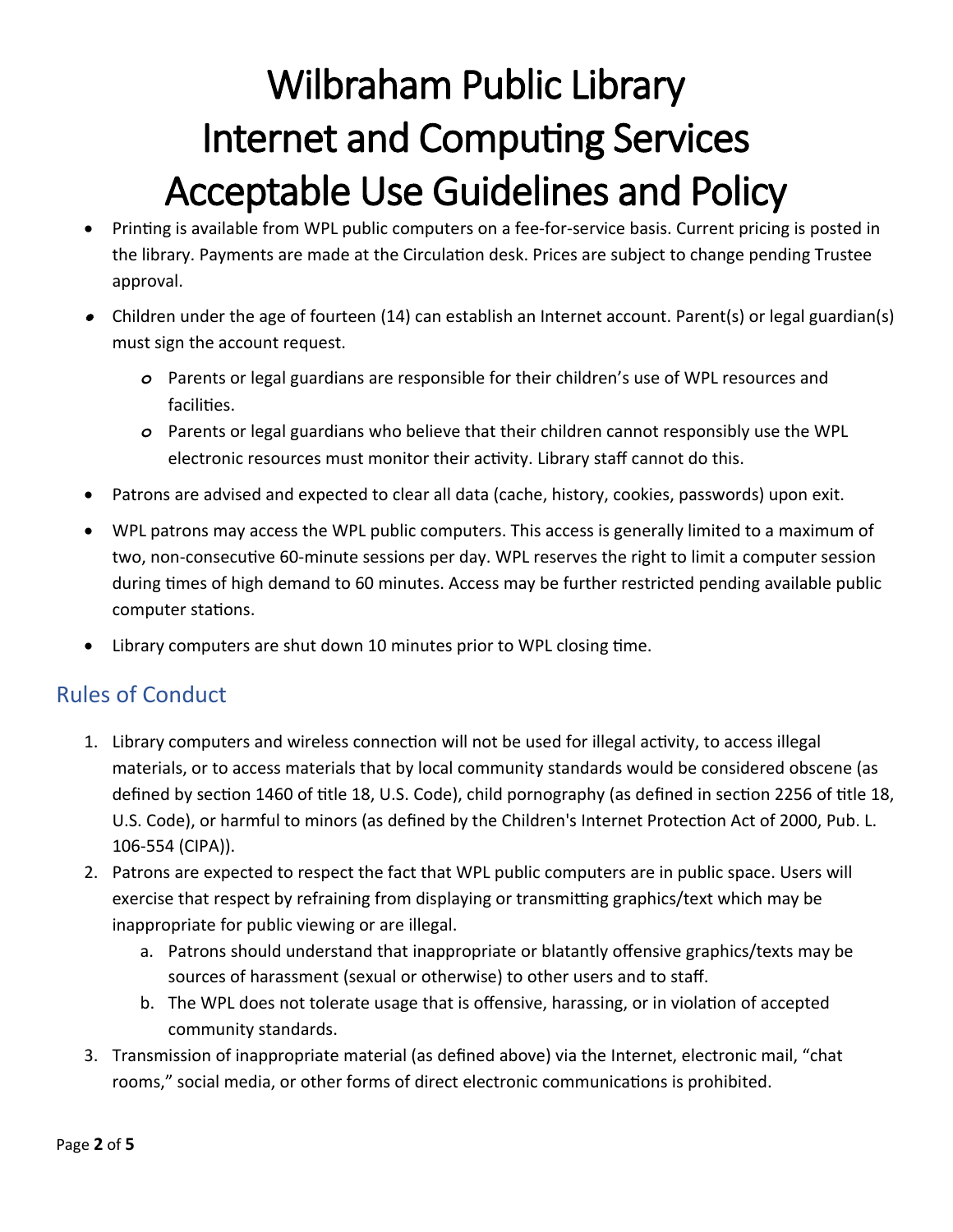- 4. Installation, downloading, or modification of software is prohibited on WPL public computers. Patrons may download files temporarily to the Public Documents folder or to a personal storage device. Personal storage devices may be available for purchase at the Circulation desk.
- 5. Users will obey copyright laws and licensing agreements.
- 6. Users will not attempt to gain unauthorized access to restricted files or networks, or to damage or modify WPL computer equipment or software.
- 7. Users will respect the privacy of other users and refrain from attempting to view or read material on WPL computers being used by others.
- 8. By mutual agreement, people may share one access session if their behavior or conversation does not disturb other users or Library staff.
	- a. Patrons may not crowd around public computer stations or otherwise impede access to other computers or WPL resources
- 9. Users must use headphones to listen to audio files in the WPL. Playing audio files without the use of headphones or earbuds is prohibited. Patrons must keep the sound low so as not to disturb other patrons.
	- a. Headphones are available at the Circulation desk.
- 10. Patrons shall not install software or download software or executable files onto WPL public computers.
	- a. Patrons may use personal USB devices to store software with the knowledge that software may contain viruses or malware.
	- b. The WPL is not responsible for damage done to personal devices while on WPL property.
- 11. Users are advised to exercise caution in divulging personal information through direct electronic communications. Unauthorized disclosure of personal information about a third party is prohibited. The WPL strongly discourages credit card transactions and does not recommend saving preference, passwords, or profiles.
- 12. The WPL does not keep permanent record of computer access registrations, sites visited, or files created.
- 13. No members of the public are to ever access WPL *staff* computers.
- 14. Patrons should be sensitive about viewing or leaving material on the screens which may be upsetting to other patrons, whether on their own laptops or on library PCs.
- 15. Patrons may not use the library's internet service for any illegal activity, including use of library computers for hacking and unauthorized copying of copyright-protected material in any format.
- 16. Patrons are advised to avoid accessing blatantly offensive visual or text-based materials which constitute potential sources of harassment to other patrons or library staff.
- 17. Patrons may not use the library's internet service for: transmission of chain mail, broadcast letters, or junk mail of any type; transmission of threatening, harassing, defamatory or obscene materials;

Page **3** of **5**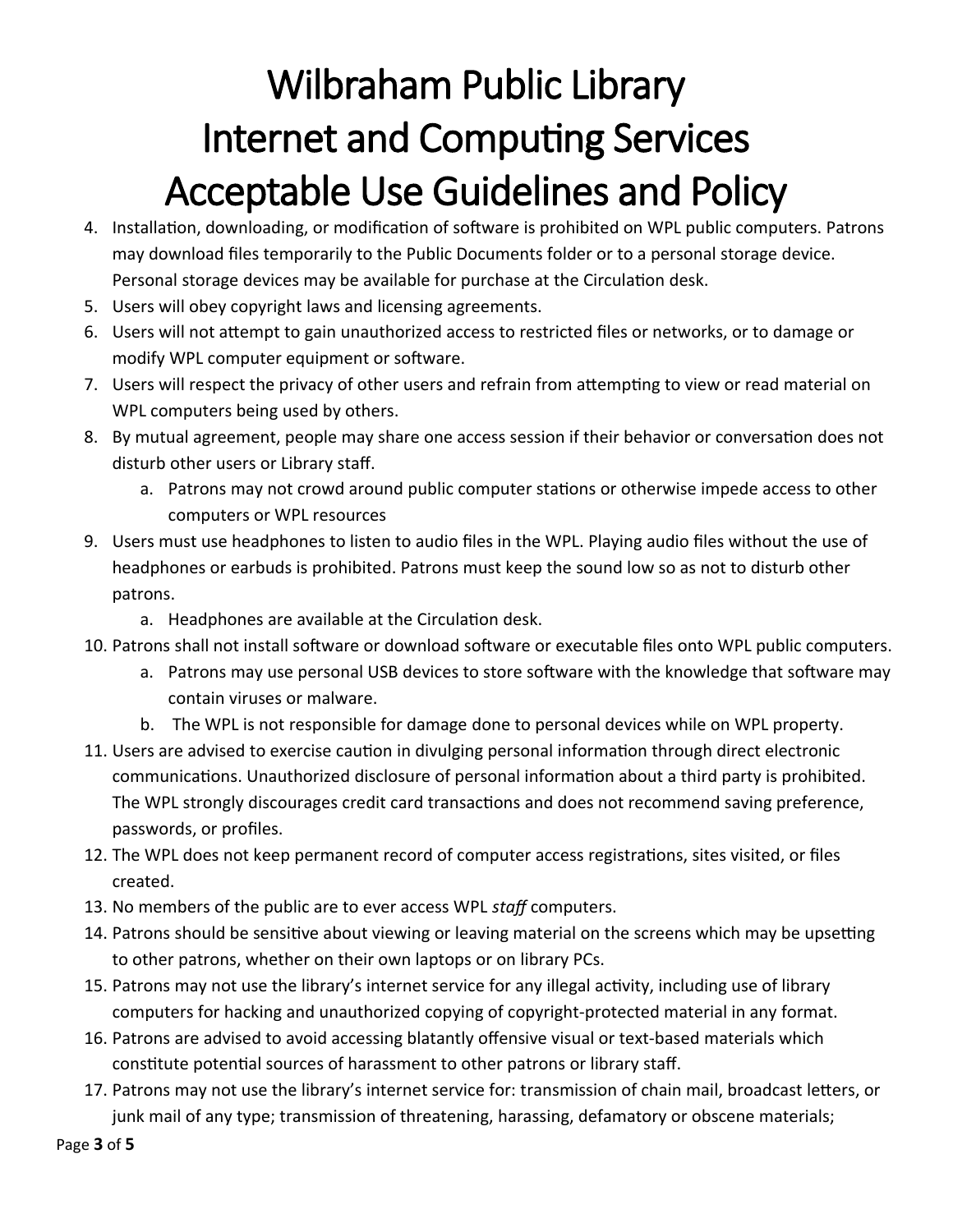unauthorized access to remote computer systems; or, accessing the Internet at a terminal designated for some other stated purpose, such as the library catalog.

### **Privacy**

Protecting user privacy has been an integral part of the intellectual freedom mission of libraries. WPL librarians have an ethical responsibility to preserve patrons right to privacy. The First Amendment right to free inquiry depends, in part, on the ability to access information free from scrutiny. The right to privacy does not extend to illegal activity, access to or /dissemination of pornography or conduct that violates the Wilbraham Public Library Behavior Policy. It should be noted that absolute privacy on WPL public computers and networks is not a realistic expectation.

- The Wilbraham Public Library Board of Trustees has not endorsed the use of filters on Library public computer stations so as to align WPL policy with the American Library Association's position on responsible use of the internet and the centrality of First Amendment rights.
- Privacy screens are available to WPL patrons who use WPL public computers.
- Internet logons are stamped in the database but there is no detailed information. Data may be retained per Police Department investigation needs.
- Staff will retrieve and secure keylogging devices that are left on WPL public computers. Because the WPL public computers run Linux systems, it is unlikely that any person trying to install keylogging software could succeed. If keylogging software was downloaded onto the desktop, it is immediately deleted after log-off.
- Public WPL WIFI is vulnerable because it is not currently password protected.
- WPL does not keep permanent record of computer access registrations, sites visited, or files created.

### Termination or Prohibition of Patron Access

- When Library employees determine that the user has failed to comply with the Rules of Conduct, they are authorized to terminate that user's access session immediately. WPL staff may also restrict or suspend the scheduling of additional sessions. The WPL Director will determine the length of access suspension.
- Serious misuse (i.e., illegal activity) or repeated violations may result in the offender being indefinitely or permanently barred from in-library internet access.